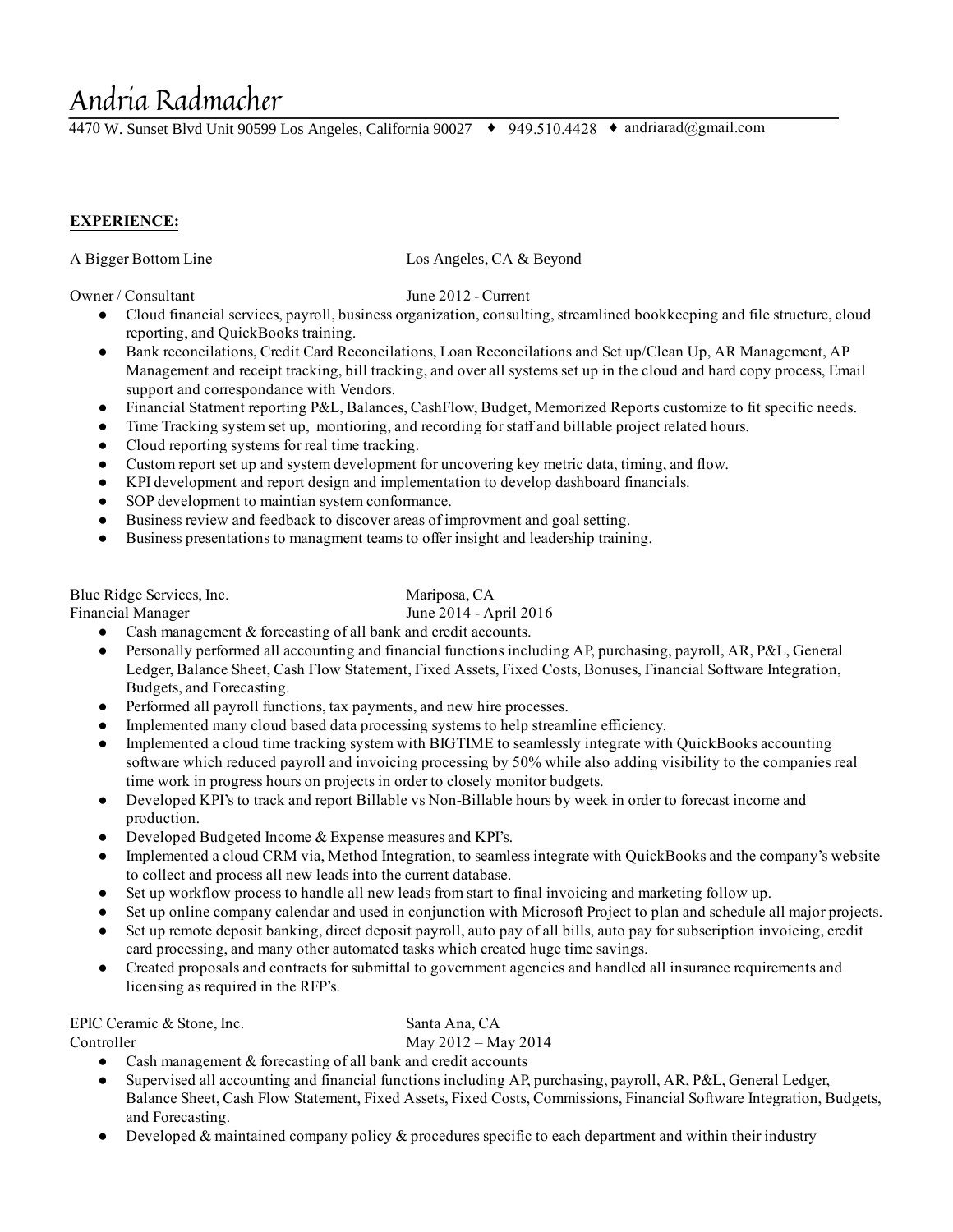- Developed and reviewed operating budgets, fixed cost reports, month end financials, and dashboard analytics for all industry specific metrics
- Oversaw all payroll functions, tax payment, and installment plans
- Implemented data processing systems to help streamline efficiency
- Personally handled all receipt and disbursement of company funds and financing of major equipment
- Assisted in audits of company accounts and financial transactions
- Monitored financial activities and details on a daily, weekly, monthly, and yearly basis
- Developed and maintained relationships with bankers, insurance brokers, lawyers, CPAs, and landlord in order to facilitate all financial and company related activities

| J2 Retail Systems, Inc. | Irvine, CA                  |
|-------------------------|-----------------------------|
| Office Manager          | April $2008 -$ April $2012$ |

- Daily use of QuickBooks, Excel, Outlook, Access, Word, MyAIT™ Logistics Software, Google Chrome, ACT!, UPS WorldShip, OneNote, Publisher, and Gradience Timeclock Human Resources Software.
- Streamlined the efficiency and effectiveness of overall production and clerical process in the workplace.
- Implemented inventory management processes and controls, managed vendor relationships, negotiated pricing, and contracts with all vendors.
- $\bullet$  Daily reporting of sales, inventory stock status, incoming shipments,  $A/R$ ,  $A/P$ , and open sales orders to VP and President.
- Daily purchase ordering, vendor correspondence, price negations, order status tracking, and receiving packing slips.
- Weekly calls and mailings to customers in order to 'tactfully' chase outstanding invoices, repairs, or product evaluations.
- Bi-Weekly employee timecard reporting
- Monthly petty cash report, reconciliation of all purchase orders, inventory count, shipment status, product costs, and inventory forecasting.
- Used QuickBooks in conjunction with Excel to develop financial, purchasing, shipping, inventory, and forecasting documents to help estimate & control costs.
- Scheduling tradeshows, hotel booking, coordinating all purchases and set up with trade show vendors such Skyline and Freeman.

Smart Vend Corporation Irvine, CA

#### Assistant to President June 2004 – April 2008

- Daily use of QuickBooks, UPS WorldShip, Outlook, Word, Excel, Access, Explorer, LLMS & CardMate encoding software, printing software, PC Charge (credit card transaction software) and Palm Pilot software.
- Received orders, and RMA's, over the phone, on multiple lines, and followed through from estimate to invoicing in QuickBooks.
- Reported monthly orders and billing to our associates through an extensive and highly detailed Excel spreadsheet.
- Strong customer service skills and troubleshooting on a daily basis tracking customer orders and insuring quality service.
- Managed purchase orders, multiple price lists, vendorshipping status, and receiving.
- Handled incoming mail, phones, receiving customers, card encoding, filing, product database updating, customer database updating, and all other general office tasks.
- Streamlined the efficiency and effectiveness of overall production and clerical process in the workplace.

| Azusa Pacific University |   |  |   |  |  |  | Azusa, CA |               |
|--------------------------|---|--|---|--|--|--|-----------|---------------|
|                          | . |  | . |  |  |  |           | $\sim$ $\sim$ |

- Administrative Assistant January 2003 June 2004
	- Daily use of Word, Excel, Access, Outlook, Power Point and Publisher.
	- Implemented a detailed tracking system in Excel that was used to report the high volumes of inventory purchased and distributed throughout the University. This database was ultimately used by the Facilities Management Department to track spending and usage trends in order to forecast yearly and monthly budget goals.
	- Received and inputted all staff and faulty cell phone payments in Excel and tracked usage for month end billing in Telecommunications Department.

● Job requirements included a high volume of data entry and spreadsheet design.

| Sierra Pines Church             | Oakhurst, CA          |
|---------------------------------|-----------------------|
| <b>Administrative Assistant</b> | June 2000 - June 2002 |